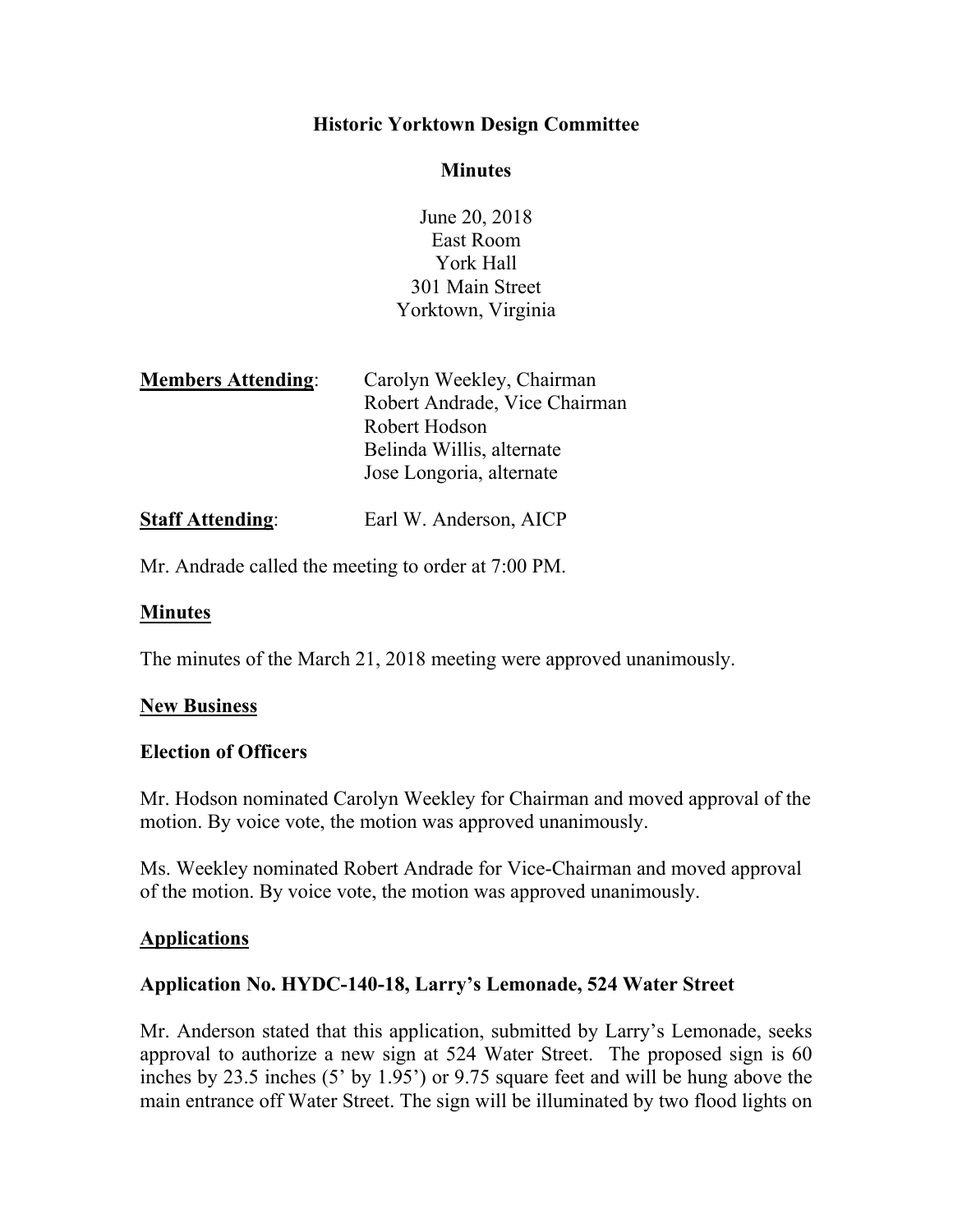either side of the entrance. The business is allowed to have up to 50 square feet of signage, but is only requesting the ten square feet at this time. The sign will have black lettering on a white background.

Staff recommends approval of the sign design and specifications/details as submitted by the applicant, with the following proposed condition:

- 1. Any hardware used to hang the sign must be hidden or painted black.
- 2. The light fixtures being used to illuminate the sign shall be concealed in some way so that the light bulbs are not visible from Water Street.

Ms. Weekley asked if the applicant had any comments.

Mr. Vic Reynolds discussed the recent renovations of the structure for his new business and the black and white paint scheme used on the sign and structure.

There being no further discussion Mr. Andrade moved approval of the application for the new sign at 524 Water Street, subject to the following conditions:

- 1. Any hardware used to hang the sign must be hidden or painted black.
- 2. The light fixtures being used to illuminate the sign shall be concealed in some way so that the light bulbs are not visible from Water Street.

By voice vote, the motion was approved unanimously.

# **Application No. HYDC-141-18, Tom and Liz Tragle, 208 Bacon Street**

Mr. Anderson stated that this application, submitted by Tom and Liz Tragle, seeks approval for the design of a new single-family detached dwelling with detached garage and shed to be constructed on property located at 208 Bacon Street. The applicant intends to occupy the proposed residence. The proposed three-story structure with unfinished third floor attic will be located on the western side of Bacon Street between the existing single-family detached dwelling at 210 Bacon Street and the vacant property at 206 Bacon Street. The proposed construction is considered to be a matter-of-right development requiring no special approvals by the Board of Supervisors.

In staff's opinion, the proposed structure is generally consistent with the Design Guidelines; however, the height and scale of the proposed dwelling is out of proportion with the adjacent structures and other dwellings along Bacon Street.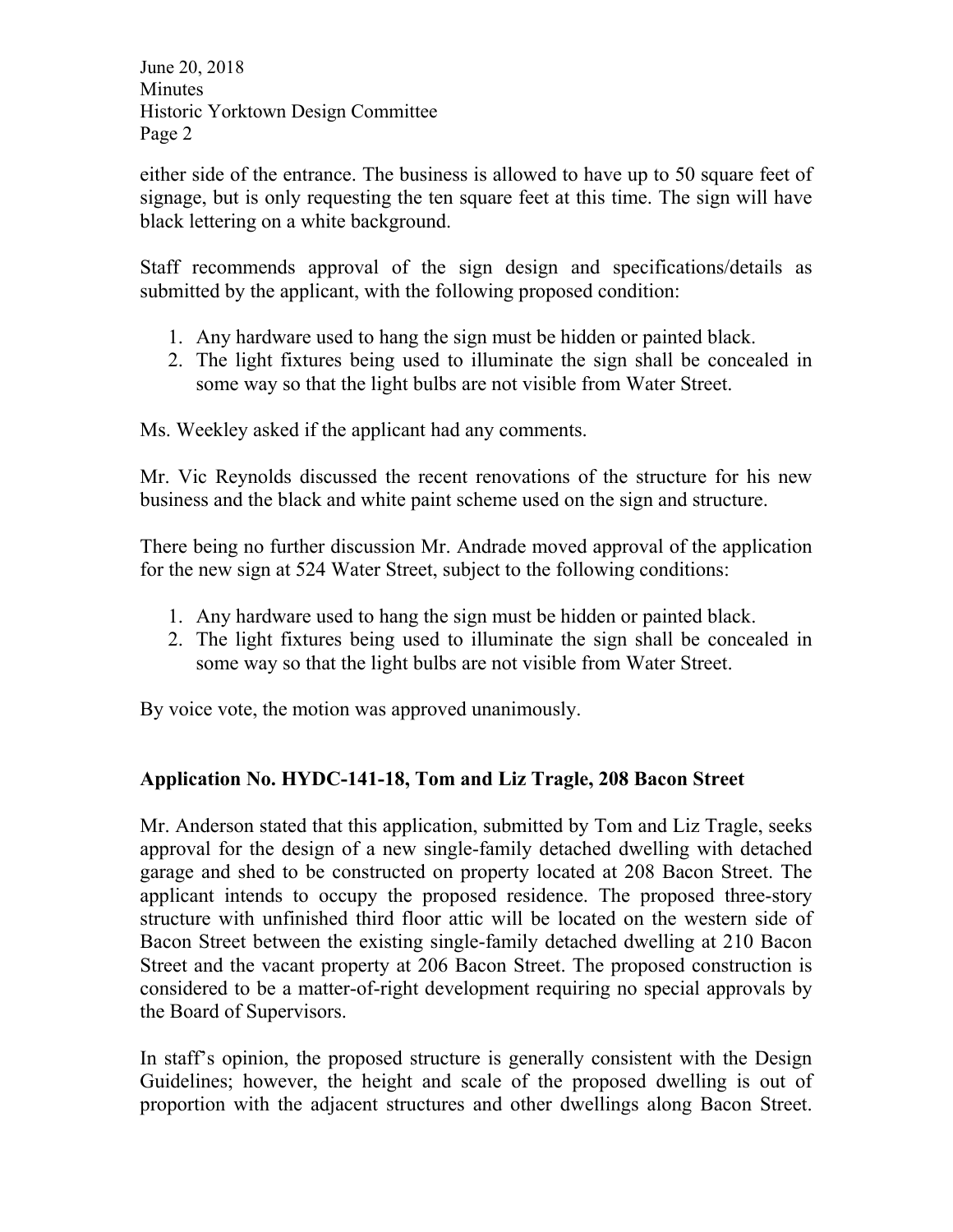The Guidelines stipulate that new residential construction "height should not exceed two stories above grade at the principal façade" and the proposed structure is three stories and 35 feet in height, which is allowed within the Yorktown Village Activity district. The adjacent dwelling at 210 Bacon Street is approximately 20' in height and the dwelling at 706 Main Street is approximately 25'. Additionally the dwelling to the rear (115 Smith Street) is single-story structure and is approximately 20' in height. The other dwellings on Bacon Street appear to be no more than 25' in height.

The illustrations in Appendix 2 provide guidance as to how structures should scale, mass, and form together. Illustration #5 shows how the building height should be equal to the surrounding structures. The proposed structure would not meet this illustration as it is 15' taller than the most adjacent structure.

Consistency and compatibility of appearance among neighboring properties has been a factor in all HYDC reviews and actions and, in that regard, staff believes that incompatibility with the size of the other adjacent structures and those along Bacon Street should carry considerable weight. Therefore, staff is recommending denial of the application.

However, if the Committee finds that the proposal is consistent with the Guidelines and wishes to approve the application, the staff has provided the following conditions, which could be applied to the approval:

- 1. The building shall be constructed in accordance with the exterior features depicted on the architectural renderings and with the supplementary information presented with the application.
- 2. Any new residential walks or paths shall be constructed of brown pea stone, river stone, brick, bluestone or other monolithic stone.
- 3. The driveway shall be surfaced with brown pea stone/gravel, exposed aggregate concrete, or brick pavers.
- 4. Any future patios or terraces shall be located in side or rear yards and surfaced with brown pea stone, river stone, brick, bluestone or other monolithic stone.
- 5. No mail or newspaper boxes shall be allowed.
- 6. The structure shall use wood composite siding and composite trim boards for all exterior walls on all structures. Trim and soffit materials shall be painted wood or cellular PVC.
- 7. Any brick shall be laid with a Common or American bond with a mortar color that is beige-to-tan in color range.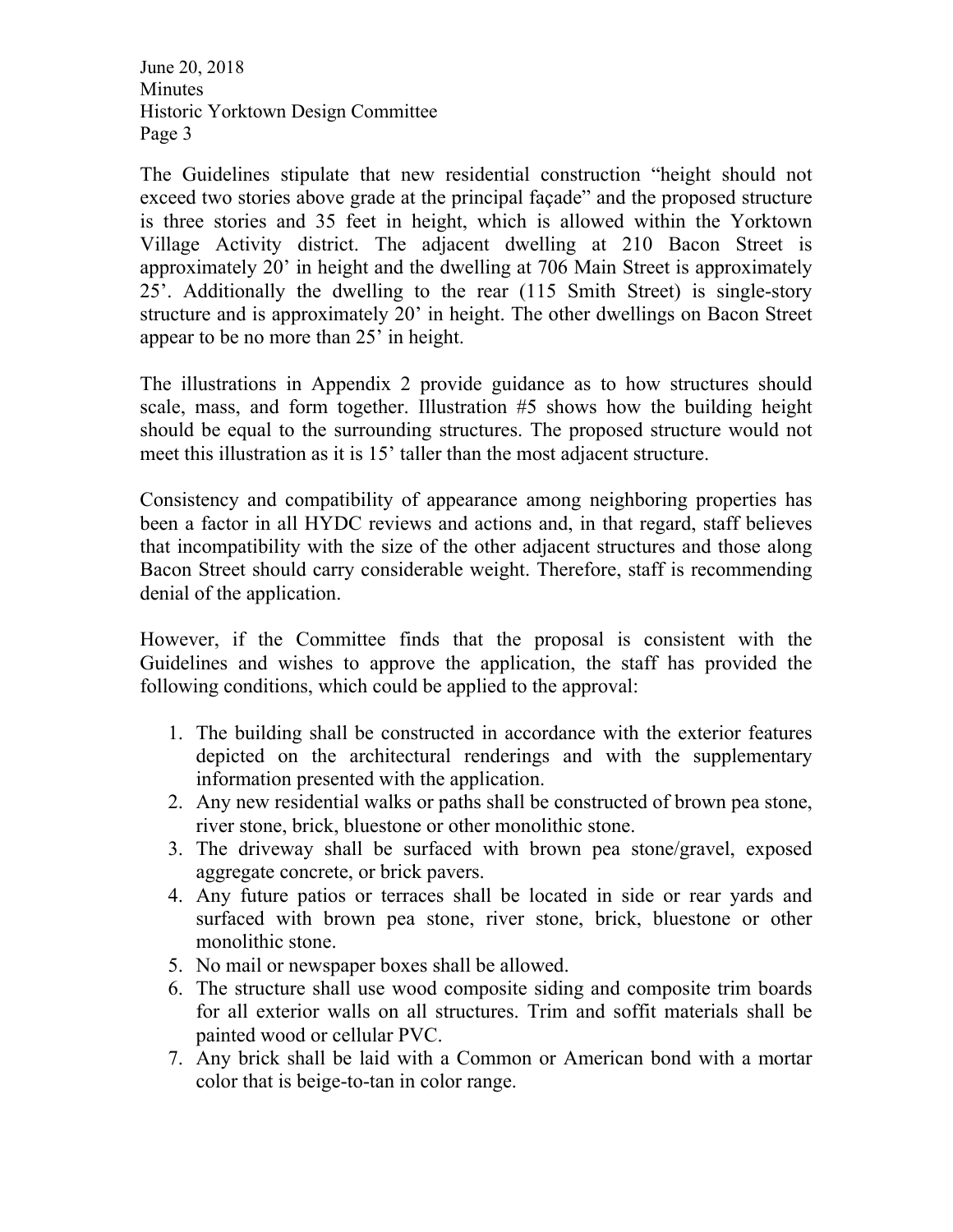- 8. Shingles shall be architectural shingles that are black or gray in color in a similar style to those shown on the drawings.
- 9. All door hardware shall be simple in design and appropriate to the character of the building and the district, and shall be subject to approval by the Zoning Administrator.
- 10.Railings and balusters shall either be square or turned pickets.
- 11.Exterior ground-level utilities must be screened with solid fencing or evergreen plantings.
- 12.The garage door shall have the appearance of a standard wood-paneled door.
- 13.Exterior colors of all siding, trim, windows, doors, and shingles as presented in the application materials shall be from the Yorktown Color Palette.

Ms. Weekley asked if the applicant had any comments.

Mr. Tom Tragle stated that he and his wife want to be good neighbors and they are very familiar with Yorktown and are looking forward to being able to live there. He spent a lot of time in Yorktown during his life and one of his wife's ancestors had a house across from this location near the National Park Service Visitor Center.

Mr. Tragle showed the committee a new design which reduced the roof pitch and lowered the overall height two feet. He stated that he has designed three homes and one office building and there are reasons for why they want the style and size of this house. In considering the design he looked at the surrounding lots, the views from the property, and his family lifestyle. They have a big family and want to be able to accommodate all of them at the house. He appreciated all the initial comments that the committee gave them in their first look at the design. He thought that he addressed all of their concerns before they submitted this specific plan. They plan to use Hardiplank siding for the house and the accessory structures.

Mr. Tragle continued that he worked with the architect to get the new design lowered from 32 to 30 feet. When you look around Yorktown there are many houses that are of this size. The Hornsby House is one example. Another example is the Raithel's house at 114 Church Street which is 33 feet and is a similar style of house to the one they are proposing. There are differences in house sizes throughout Yorktown and especially the contrast between the Clayton's and Bennett's houses (115 and 119 Smith Street) which is directly behind this property.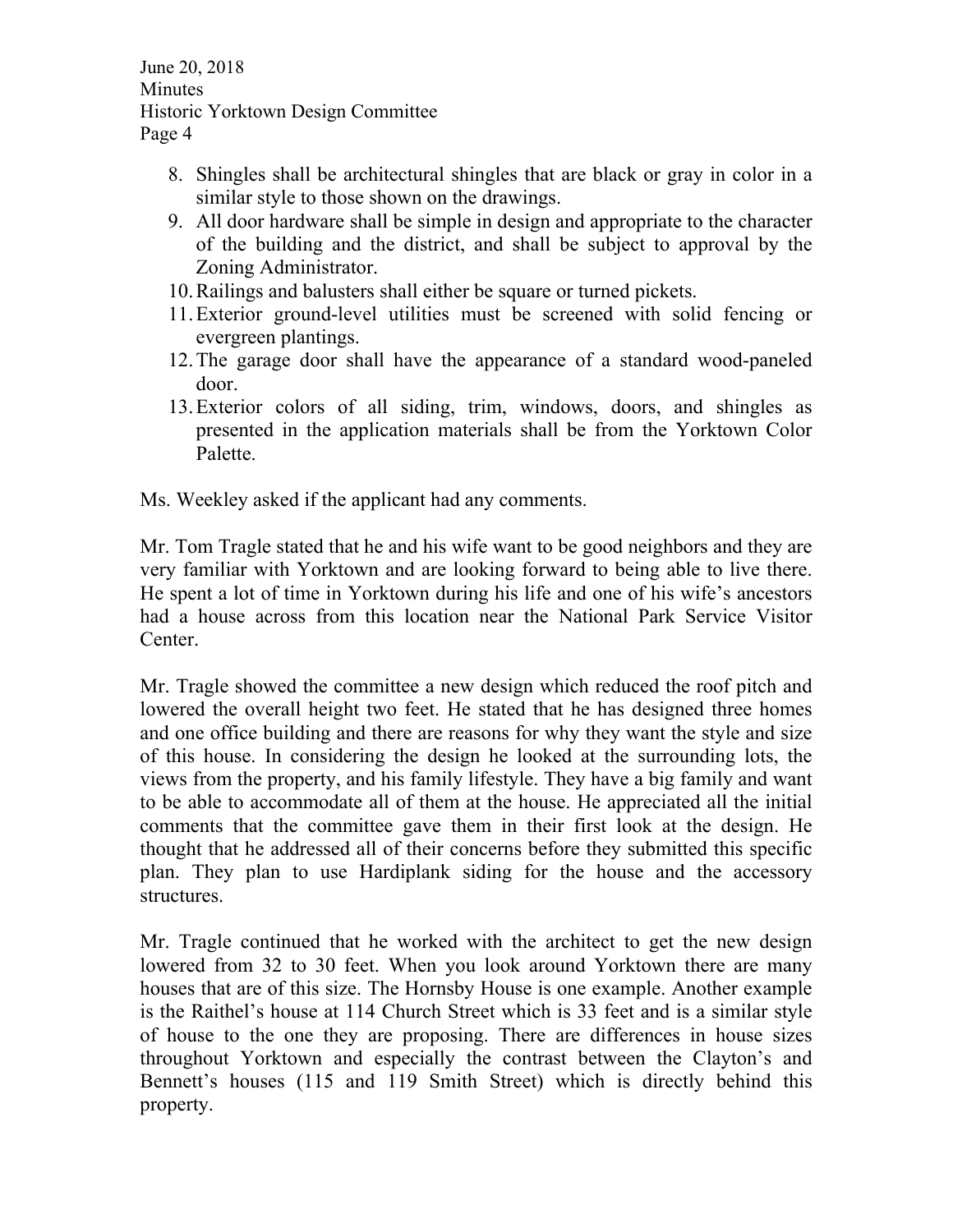Ms. Angier Brock, 220 Bacon Street stated that she is resistant to allowing a threestory home and that if we allowed three story houses it would not be consistent with Yorktown. Many of these homes Mr. Tragle named are grandfathered or historical structures and the guidelines were made to stop those inconsistencies between structures. If this size structure is allowed it would lead to more exceptions to the guidelines. The Raithel's home sits next to parking lots and is really not comparable.

Mr. Tragle said that he tried to make accommodations to lower the height and the new design is much shorter. He did not feel it was fair to limit the development of his property based on the size of the adjacent house. The new proposal is a twostory with an attic.

Mr. Andrade asked the Tragles if they would be open to removing the dormers. This would help not make it look like three stories.

Mr. Tragle stated that they like the dormers, because you see so many around Yorktown. He wanted to make the structure look nice and similar to others in Yorktown. He figured that about fifty percent of the houses in Yorktown had dormers.

Ms. Brock opined that many of those are one and a half story homes and this proposal is for a three-story home.

Mrs. Marion Clayton, 115 Smith Street stated that this proposed house would be higher than the Bennett's house (119 Smith Street), which is next to hers. She was concerned that if you avoid what is written in the guidelines, it would threaten the guidelines. She built a small house by design and if she wanted to expand up, she would worry about setting a precedent. She felt the proposed design of the home was beautiful and it would be great to have Mrs. Tragle, a master gardener, next door; however, she felt the guidelines should be upheld.

Ms. Weekley asked what the proposed ceiling heights were.

Mr. Tragle said they wanted ten feet to accommodate the double porch, but have reduced the first floor to nine feet and the second to eight feet.

Mr. Andrade stated that he lives in a three-story, where the third story is a walk up attic.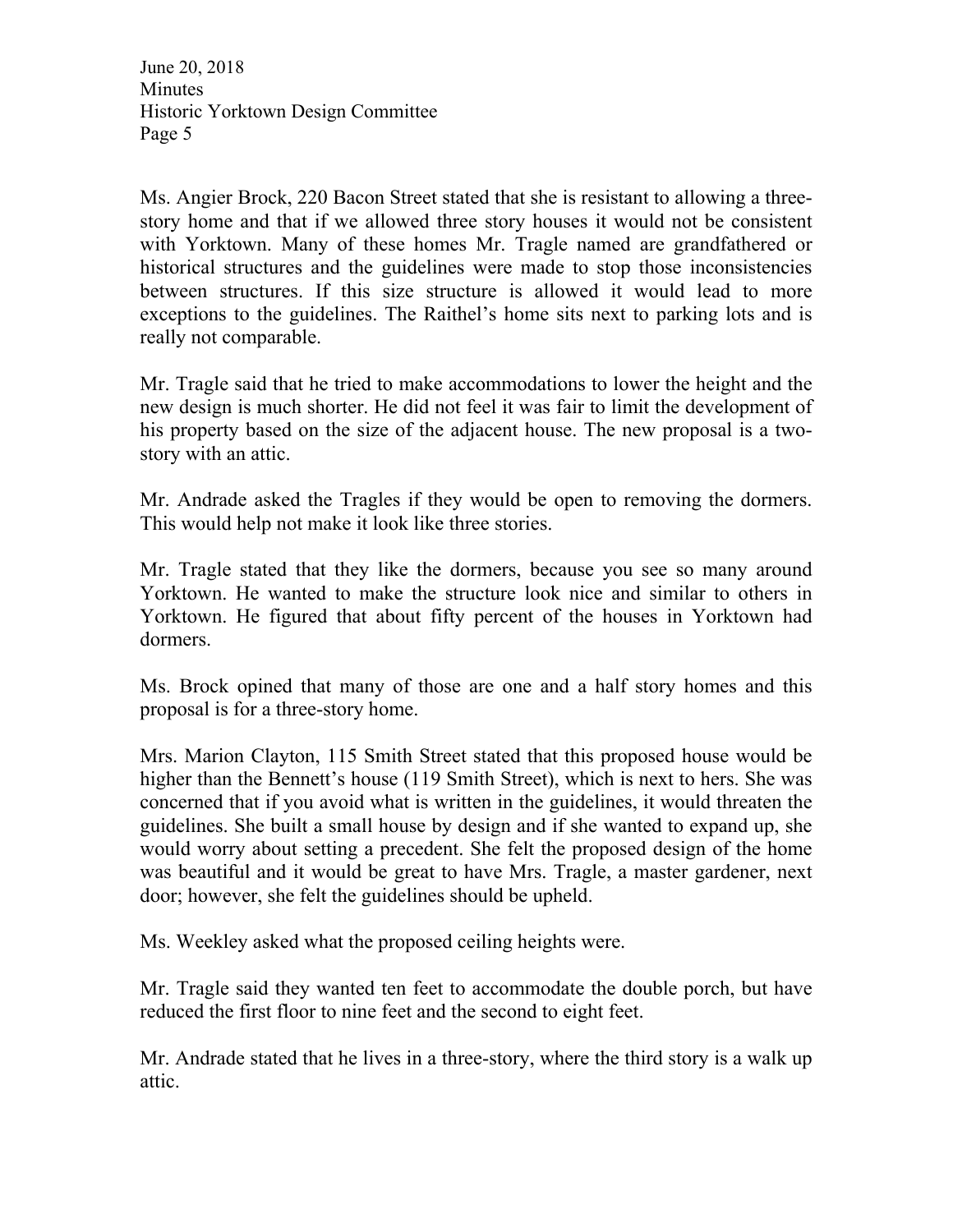Mr. Tragle stated that there are several two-story homes with walk-up attics in Yorktown. He asked if the committee would be happier if they removed the dormers.

Ms. Brock asked if the attic would be eight feet in ceiling height.

Mr. Tragle stated that with the new slope the attic would be shorter and would come to about a foot below where the dormers are currently shown on the drawings.

Mr. Andrade asked about the height of the dormers.

Mr. Tragle stated that the height is going to make it taller than a one and a half story house. The most important part to them is the two porches on the front. He said they could live without the dormers.

Ms. Brock stated that eliminating the dormers would allow the pitch of the roof to be lower.

Mr. Hodson stated that he is happy to compromise and lose the dormers, which would allow them to reduce the pitch of the roofline and make it shorter.

Mr. Andrade made a motion to table the request until the applicants can have the drawings updated to show the house without the dormers and to lower the roofline as much as possible.

The committee discussed how removing the dormers and lowering the roofline would give the perception of a shorter structure and how there could still be space for an attic on a two-story house.

Mr. Tragle stated that they would be fine with looking at removing the dormers and lowering the height, as long as they could still keep the double porches.

Ms. Weekley opined that the compromise would make the neighbors feel more comfortable with the height.

Mr. Hodson thanked the Tragles for all the work they did to address concerns before this was brought to the meeting. He wanted to ask about adding some architectural features to the left side of the house, as it seems a bit bland and it needs to be broken up more.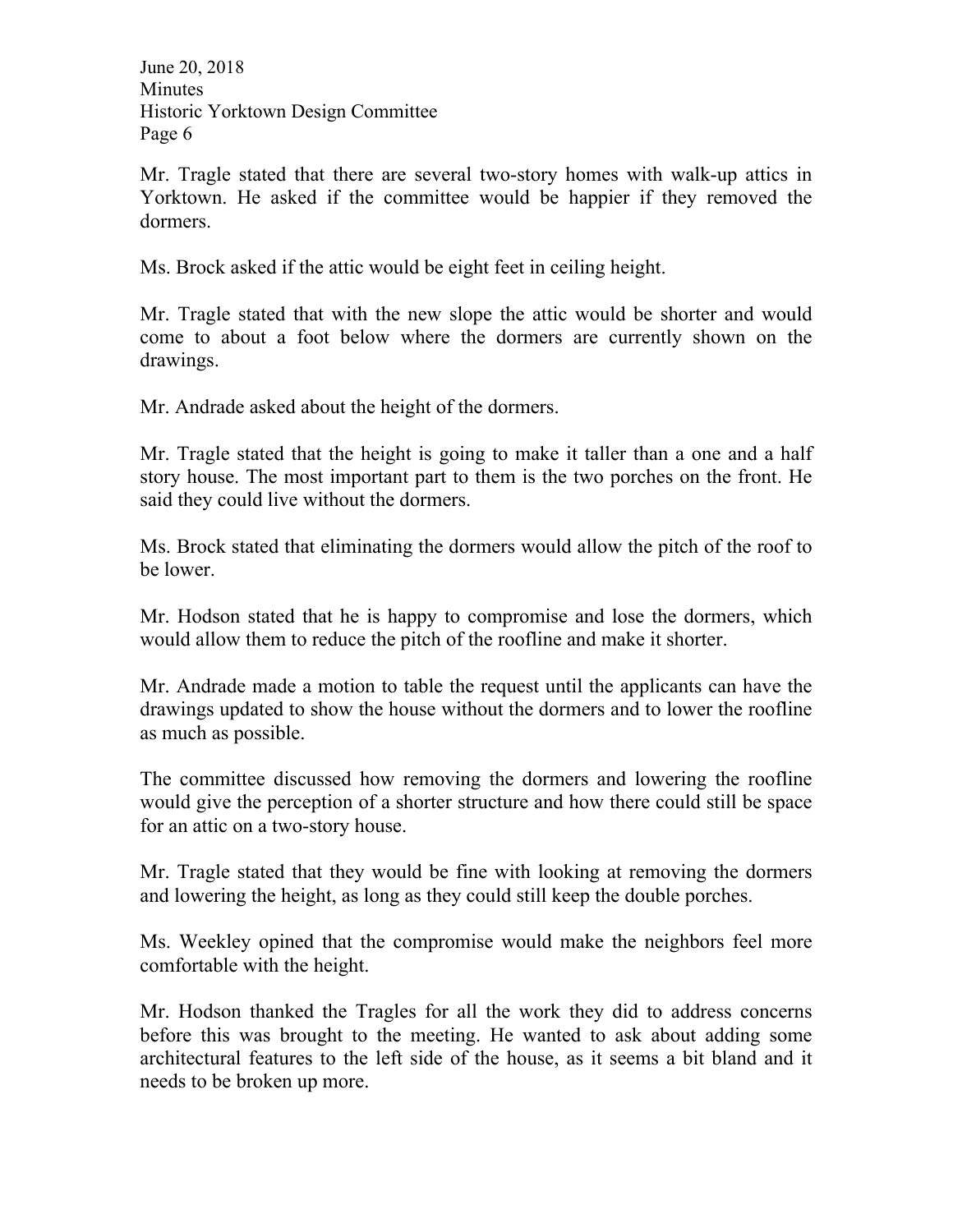Mr. Tragle said that there is an elevator on this side so it would be harder to break up, but they could do something around the doorway in the back.

The committee discussed how best to break up the left side to make it more interesting.

Mr. Hodson asked why they wanted to have such a large driveway space along the house.

Mr. Tragle stated that he only wanted enough room to park two cars side by side and not have to move cars to get them in and out of the property.

Mr. Hodson suggested that he could have a wide driveway nearer the garage and slide the driveway away from the house making it narrower and giving more area for landscaping between the driveway and the house.

Mr. Tragle recapped what changes the committee was looking for stating that they would remove the dormers and lower the height, make the driveway narrower, and break up the left side of the house.

The committee agreed.

There being no further discussion Mr. Andrade's motion to table the request until July 25, 2018, which will be the Historic Yorktown Design Committee's next meeting, was taken up.

By voice vote, the motion was approved unanimously.

### **Old Business**

None

### **Staff Reports**

Mr. Anderson discussed the few administrative approvals that had been granted since the last meeting.

# **Committee Requests**

None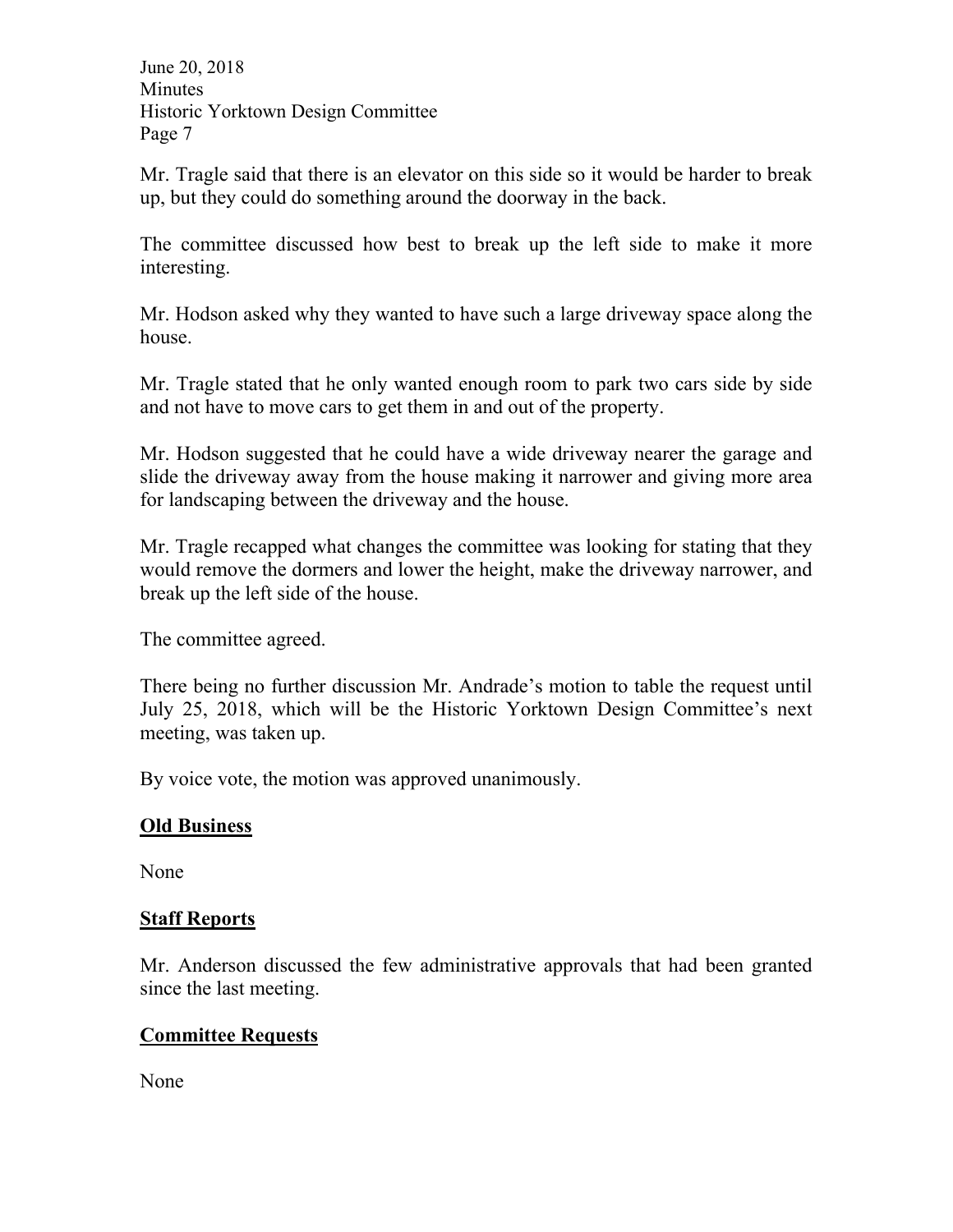There being no further business to come before the Committee, the meeting was adjou urned at 8:3 38 pm.

Respectfully Submitted,

Earl W. Anderson, Secretary

**App roved by H HYDC: \_\_\_ \_\_\_\_\_\_\_\_\_ \_\_\_\_\_\_\_\_\_ \_\_\_\_\_\_\_\_\_**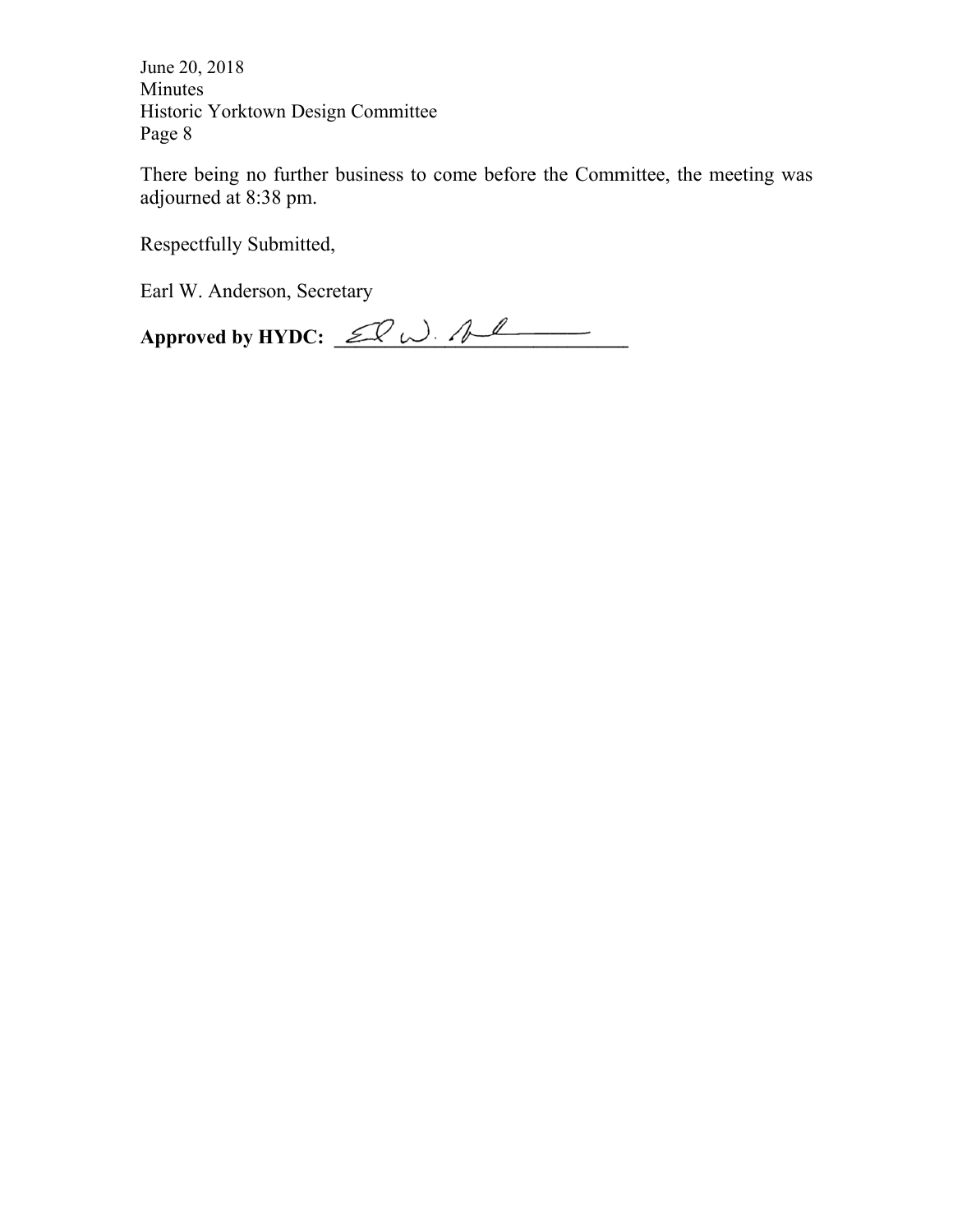### **Historic Yorktown Design Committee**

#### **Minutes**

July 25, 2018 East Room York Hall 301 Main Street Yorktown, Virginia

| <b>Members Attending:</b> | Carolyn Weekley, Chairman          |
|---------------------------|------------------------------------|
|                           | Robert Hodson                      |
|                           | Belinda Willis, alternate - voting |
|                           | Jose Longoria, alternate           |
|                           |                                    |

**Staff Attending:** Earl W. Anderson, AICP

Ms. Weekley called the meeting to order at 6:57 PM.

### **Minutes**

Mr. Anderson apologized for not having the minutes from the June  $20<sup>th</sup>$  meeting ready in time for this meeting. He had his notes available if the committee needed to refer back to them.

### **Old Business**

### **Application No. HYDC-141-18, Tom and Liz Tragle, 208 Bacon Street**

Mr. Anderson stated that this application was reviewed at the June 20, 2018 meeting of the committee. At that meeting, the applicants and the HYDC discussed changes to the height and design of the proposed dwelling. The Committee indicated that revised drawings were needed to make an evaluation of the design changes. The committee decided with the applicants' acceptance to table the request to give the applicants time to work with their architect to adjust the design.

The new proposal reduced the structure from a three-story to a two-story with finished attic, removed the three dormers, and reduced the height from 35 feet to 31 feet, changing the design of the roof slope. The applicant has added further design features on the left side of the structure and offset the rear sunroom. Lastly,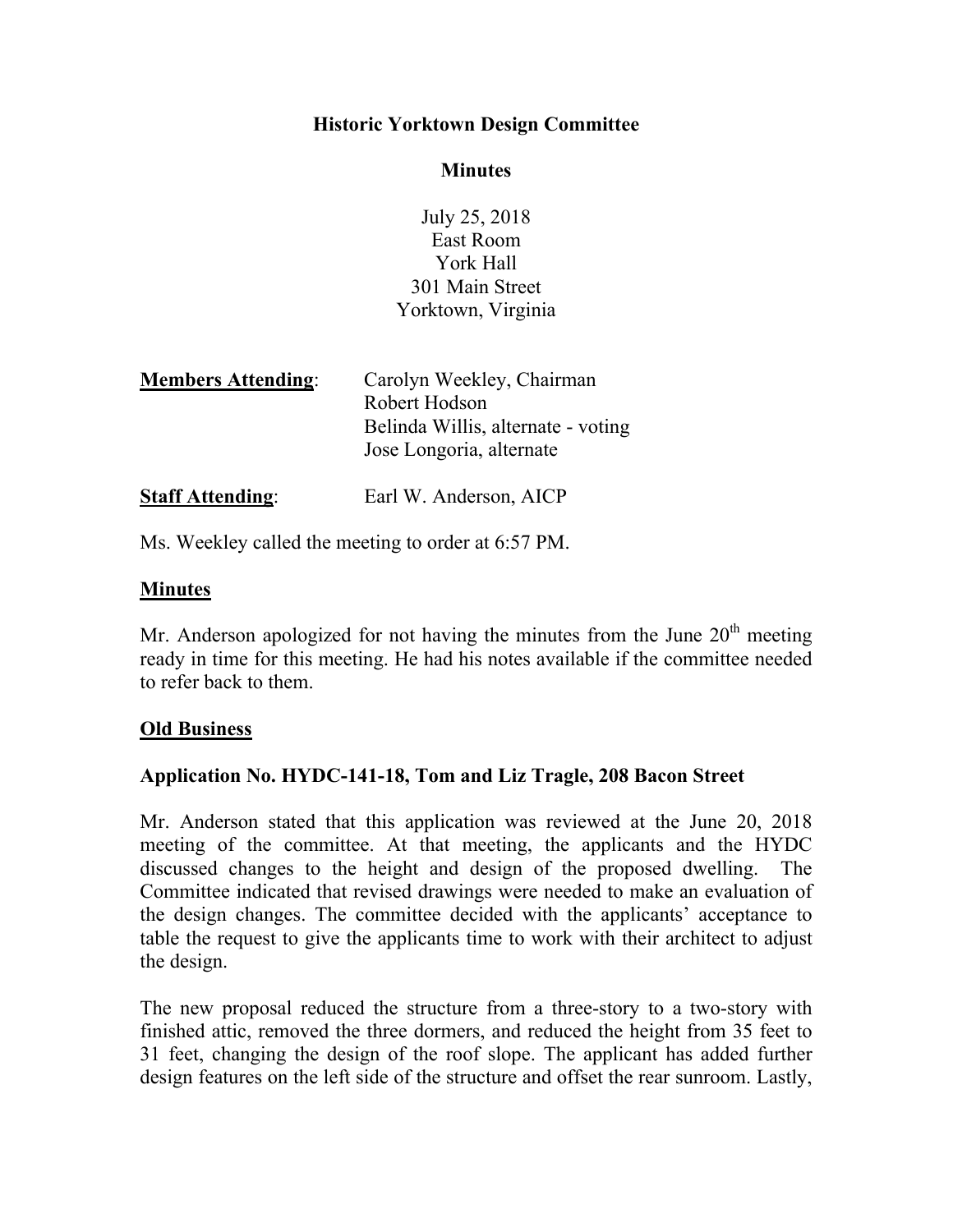the new sketch plan narrows the driveway and offers more green space between the structure and the driveway.

In staff's opinion, the proposed structure is generally consistent with the Design Guidelines; however, the height and scale of the proposed dwelling is still out of proportion with the adjacent structures and other dwellings along Bacon Street. The Guidelines stipulate that new residential construction "height should not exceed two stories above grade at the principal façade" and the proposed structure is two-stories with finished attic and 31 feet in height, which is allowed within the Yorktown Village Activity district. The adjacent dwelling at 210 Bacon Street is approximately 20' in height and the dwelling at 706 Main Street is approximately 25'. Additionally the dwelling to the rear (115 Smith Street) is single-story structure and is approximately 20' in height. The other dwellings on Bacon Street appear to be no more than 25' in height.

The illustrations in Appendix 2 provide guidance as to how structures should scale, mass, and form together. Illustration #5 shows how the building height should be equal to the surrounding structures. Although, the height of the proposed structure has been lowered by four feet, the design does not comply with the Guidelines as it pertains to its surrounding structures.

Consistency and compatibility of appearance among neighboring properties has been a factor in all HYDC reviews and actions and, in that regard, staff believes that incompatibility with the size of the other adjacent structures and those along Bacon Street should carry considerable weight. Therefore, staff is recommending denial of the application.

However, if the Committee finds that the proposal is consistent with the Guidelines and wishes to approve the application, the staff has provided the following conditions, which could be applied to the approval:

- 1. The building shall be constructed in accordance with the exterior features depicted on the architectural renderings dated July 11, 2018 and with the supplementary information presented with the application.
- 2. Any future patios or terraces shall be located in side or rear yards and surfaced with brown pea stone, river stone, brick, bluestone or other monolithic stone.
- 3. No mail or newspaper boxes shall be allowed.
- 4. Any brick shall be laid with a Common or American bond with a mortar color that is beige-to-tan in color range.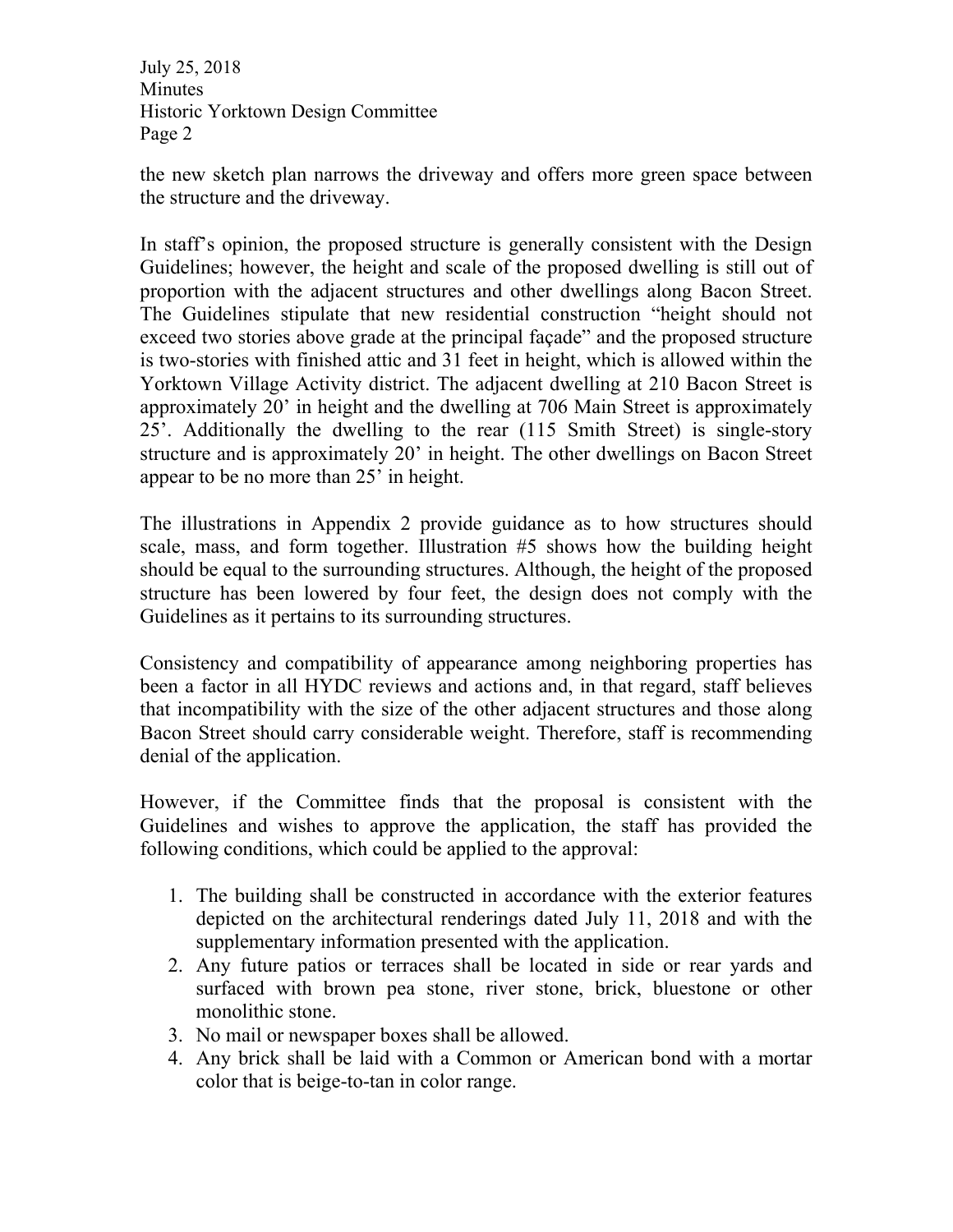5. Exterior colors of all siding, trim, windows, doors, and shingles as presented in the application materials shall be from the Yorktown Color Palette.

Ms. Weekley asked if the applicant had any comments.

Mr. Tom Tragle stated he has answered and completed all the committee's requests. He dropped the height four feet and they are pleased with the new design. At this point, it may or may not be a finished attic. The height of the foundation is three feet, the 1st floor is nine feet, and the  $2<sup>nd</sup>$  floor is eight feet. With these changes they have been able to drop the height to 31 feet while still maintaining the slope requirements. They removed the dormers, so the appearance would not look like a three-story home. Although there are quite a few one story homes next to two story homes in the village. The Raithel's house (114 Church Street) is an example where the house next door is smaller and they are not disrupting the village.

Mr. Tragle continued stating that staff's concern about the house next door being twenty feet and twenty-five feet is inaccurate. He did some approximations using door heights, which are approximately 80 inches in height and made some measurements for house height. For example, the O'Hare house (706 Main Street) is approximately twenty eight feet and the house next door at 210 Bacon Street is twenty two feet. These are not huge numbers and these houses are one-and-a-half stories next to him. The Hornsby House (702 Main Street) is another example, which is approximately 50 feet in height. The Bennett's home at 119 Smith Street is twenty eight to thirty feet, if you do not count the chimney and the roost at the top.

Mr. Tragle opined that he did not believe a property should be restricted because of what was already built on the adjacent lot. He has complied with all that he has been asked to do and he wants to be a good neighbor in this historical area and not have to squish the house down any further. When you look at the drawings it looks like a monster house, but it is not as big as you think. The house does not take up the whole lot, even though the lot is small. They have cut the house down from 34 feet to 32 feet and made it smaller by going from 32 feet to 30 feet in width.

Mrs. Linda Bennett, 119 Smith Street asked about how proposed structures would be located on the lot.

Mr. Anderson pointed out the sketch plan which showed how structures would be laid out on the lot.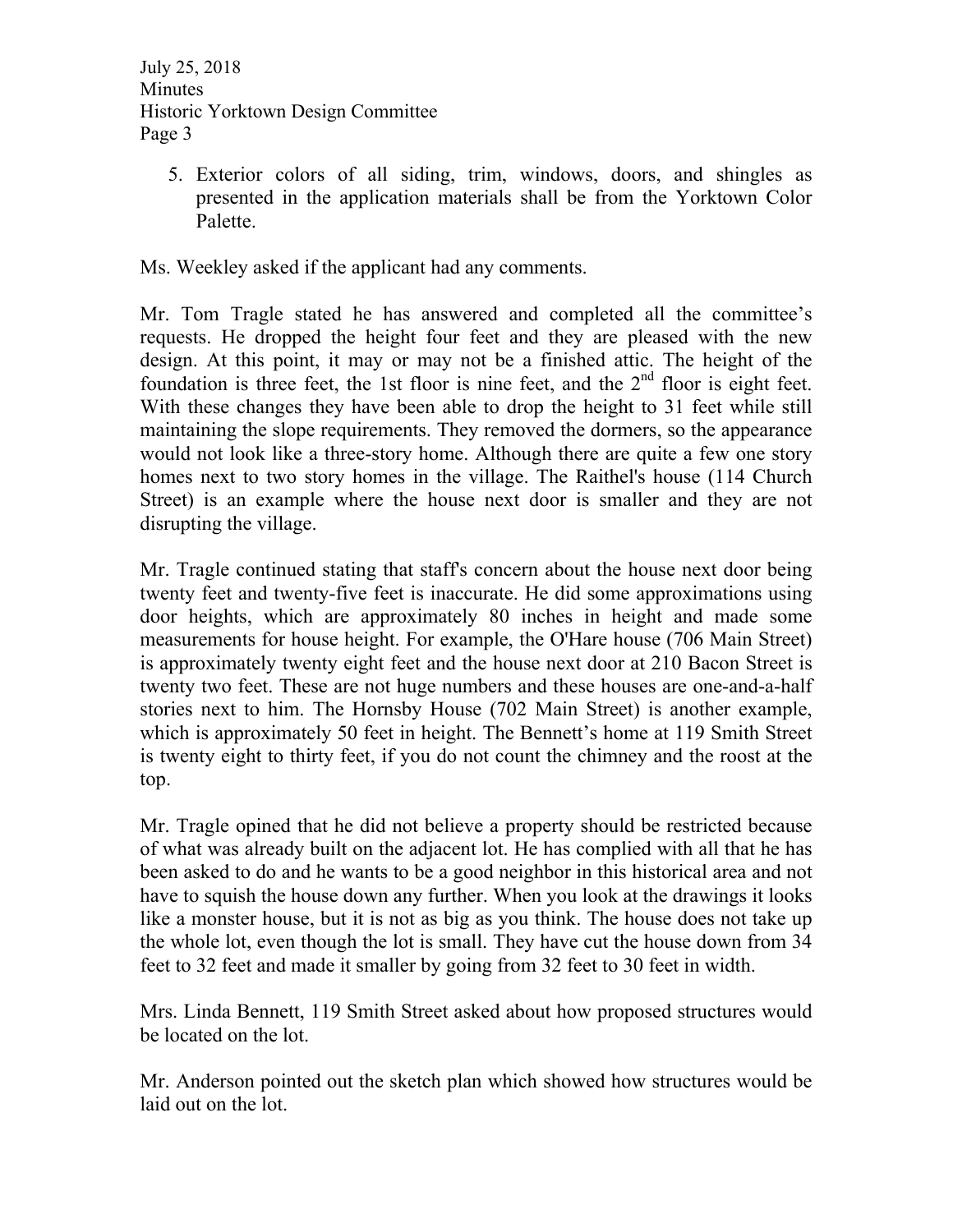Mr. Tragle stated that they moved the shed over to keep the tree that is already in the backyard.

Mrs. Bennett asked how far structures would be from the property lines.

Mr. Tragle stated that the garage and shed would be eight to ten feet from the property line, but it could be as close as five feet according to the Yorktown Village Activity zoning district. He moved them up to give more room.

Mr. George Bennett, 119 Smith Street asked if the garage would be a one or two car garage.

Mr. Tragle said that the garage door would only be ten feet wide so it would be a one car garage.

Mrs. Marion Clayton, 115 Smith Street asked how far the shed would be from the rear property line.

Mr. Tragle stated the shed would be eight feet from the property line.

Mr. Bennett asked if the new proposed home would be oriented parallel to Bacon Street.

Mr. Tragle said that the home is designed to be slightly tilted but parallel. There is about a two foot difference between the front line and the back line.

Mr. Hodson stated that he wrestled with this orientation problem when he built his house, but the builder did not align the house and garage correctly. However, you cannot see the difference.

Mrs. Willis stated that she feels very positive about the new design and how it all fits on the property.

Mr. Longoria stated that the committee gave the Tragles many changes at the last meeting and he likes the new design and that it would not be a three-story structure. He felt like this new design would fit well within the village and is not cookie-cutter.

Mr. Hodson stated that the Tragles did a great job incorporating the changes the committee asked for and he feels like the process the committee used worked. This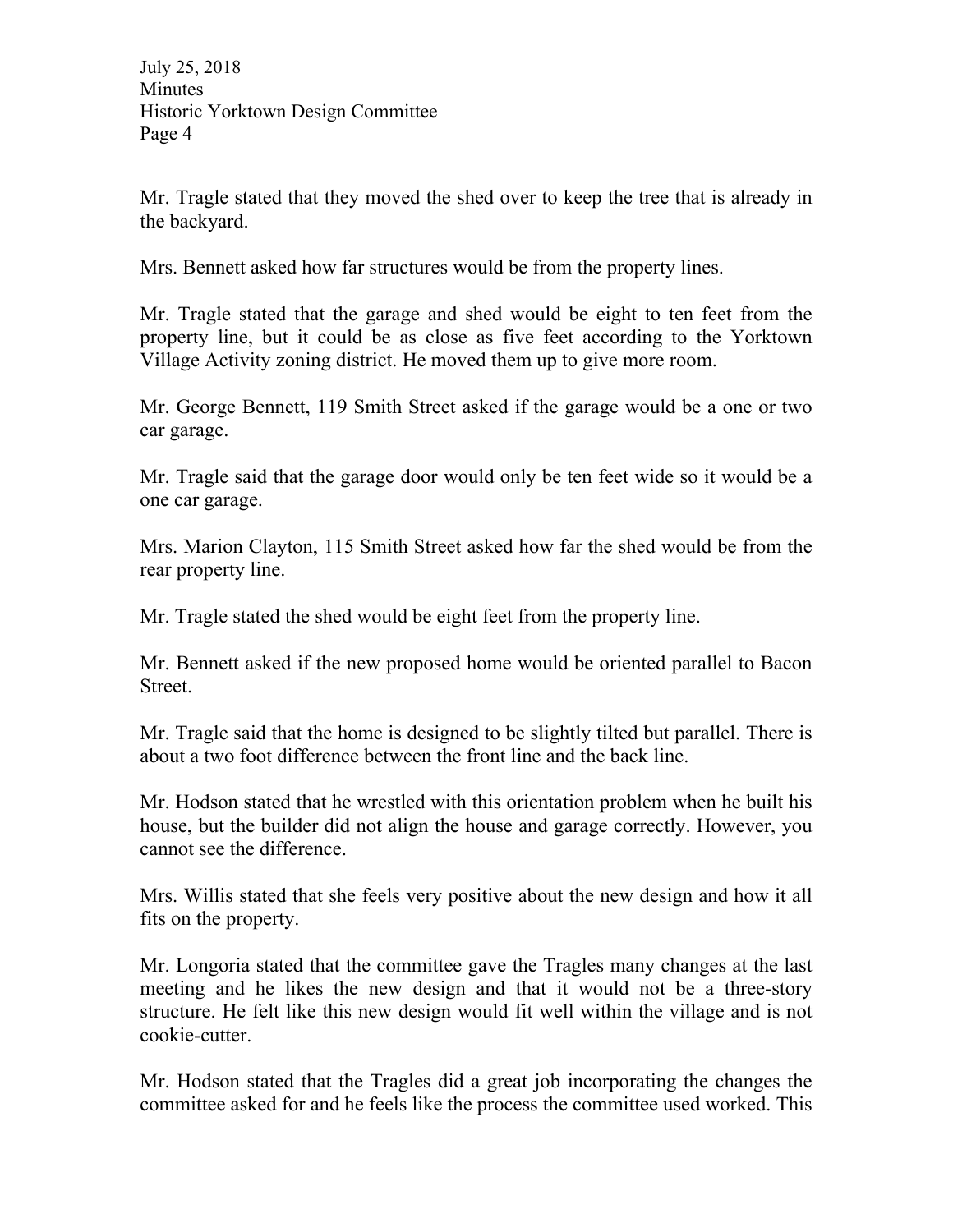new structure will fit in beautifully with Yorktown and is in compliance with the guidelines.

There being no further discussion Mr. Hodson moved approval of the application for the design of a proposed single-family detached dwelling with detached garage and shed to be constructed on property located at 208 Bacon Street, subject to the following conditions:

- 1. The building shall be constructed in accordance with the exterior features depicted on the architectural renderings dated July 11, 2018 and with the supplementary information presented with the application.
- 2. Any future patios or terraces shall be located in side or rear yards and surfaced with brown pea stone, river stone, brick, bluestone or other monolithic stone.
- 3. No mail or newspaper boxes shall be allowed.
- 4. Any brick shall be laid with a Common or American bond with a mortar color that is beige-to-tan in color range.
- 5. Exterior colors of all siding, trim, windows, doors, and shingles as presented in the application materials shall be from the Yorktown Color Palette.

By voice vote, the motion was approved unanimously.

# **New Business**

# **Application No. HYDC-142-18, Catherine Hedley Fletcher Ducoff, 223 Nelson Street**

Mr. Anderson stated that this application submitted by Fred Robertson, the applicant's representative, seeks approval for the design of the proposed renovations to an existing single-family detached home and a detached garage on property located at 223 Nelson Street.

The proposed renovations would consist of:

- Removing the existing stairs, a door, and a window on the rear side of the detached garage;
- Replacing the two existing windows on the north side of the detached garage with a new window and a new door;
- Constructing on the north side of the detached garage a new 93 square foot second-story deck and stairs;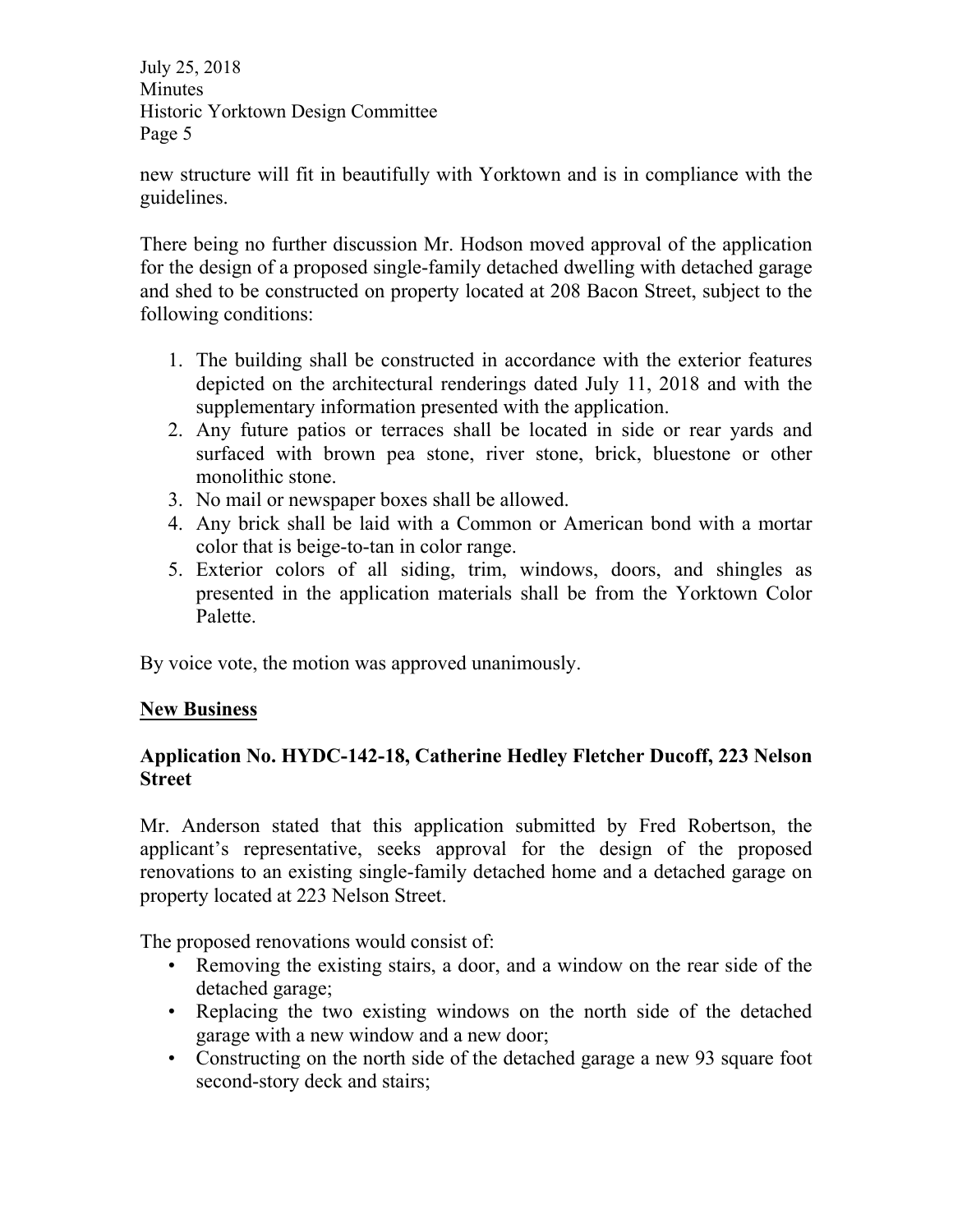- Installing a new door into the first floor of the detached garage, under the carport;
- Removing existing chimney on detached garage; and
- Replacing the roof shingles and repainting the principal structure and detached garage within the next 24 months.

Front and side yard setbacks for the detached garage comply with the minimums specified for the YVA – Yorktown Village Activity district; however, the rear northeast corner of the detached garage, not including the existing stairs, has a minor encroachment of the five foot rear setback by a little over an inch. The applicant has proposed two alternatives to the location of the stairs. The first alternative is to keep the stairs where the existing stairs are located, which would be approximately a foot from the rear property line. Alternative 'A' would place the stairs out toward the rear of the home, which would eliminate the further encroachment of the stairs into the rear setback. No matter which location is chosen for the stairs, the renovations to the existing detached garage are a matterof-right development requiring no special approvals by the Board of Supervisors. Mr. Hodson opined that not seeing the stairs, because they were in the back would be better.

In staff's opinion, the proposed renovations to the detached garage and repainting and reroofing of both the principal structure and garage are fully consistent with the Design Guidelines and with the character of surrounding structures and the Historic Core. Staff believes that the proposed construction will be visually appealing and that it merits approval. Due to the encroachment of the stairs on the rear yard, staff recommends that the Committee approve Alternative 'A', which would construct the stairs on the north side of the detached garage. Accordingly, it is recommended that the Committee find the proposal consistent with the Guidelines and that the application be approved, subject to the following conditions:

- 1. The renovation shall be constructed in accordance with the exterior features depicted on the architectural renderings (Alternative 'A') and with the supplementary information detailing proposed materials and colors presented with the application and received July 5, 2018.
- 2. The carport flooring shall be constructed of brown pea stone/gravel, exposed aggregate concrete, or brick pavers materials.
- 3. Repainting and replacing the shingles on the principal structure and garage shall be completed within 24 months of the approval.

Ms. Weekley asked if the applicant had any comments.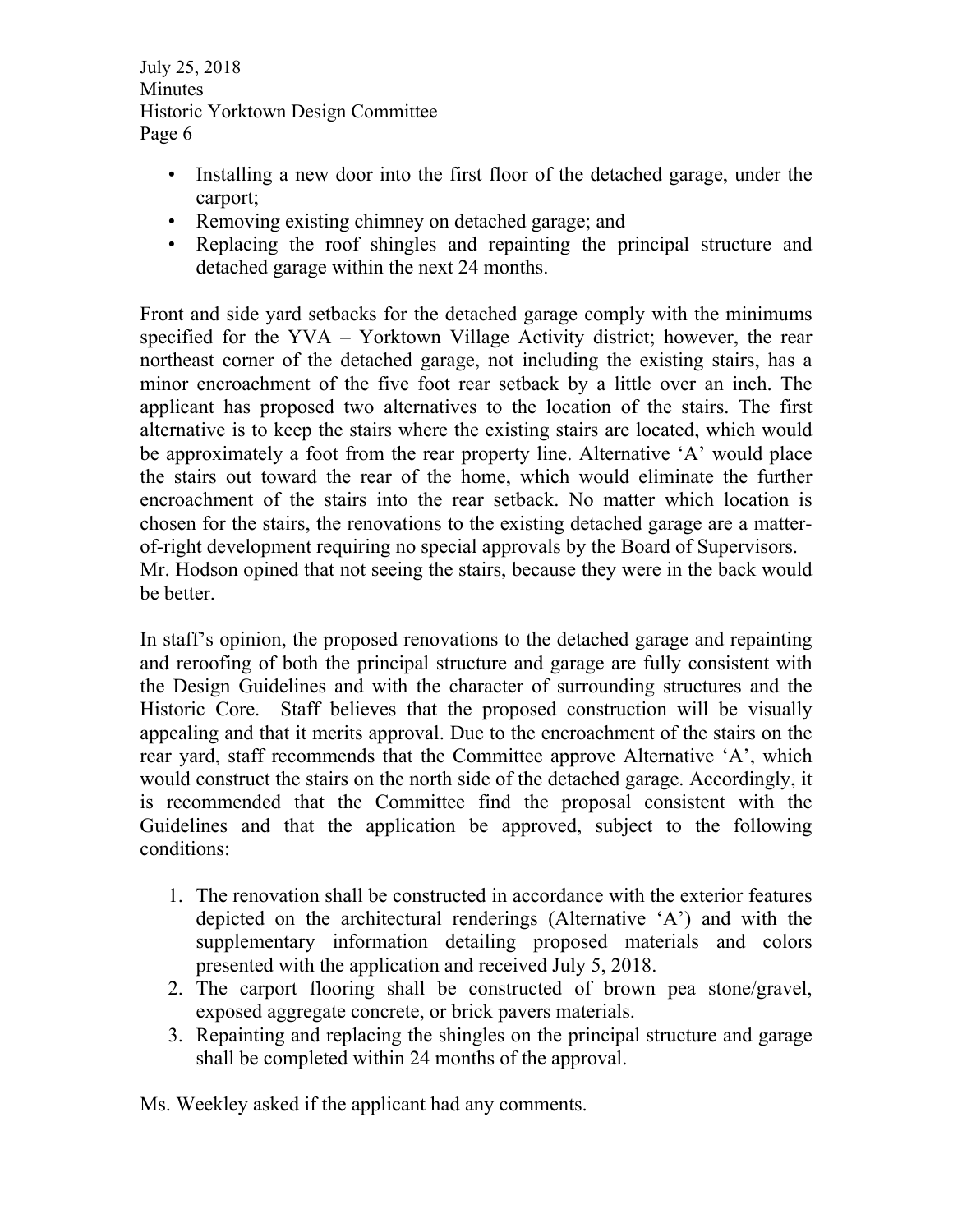Mr. Robertson stated that the area under the carport is to be a potting shed and having an aggregate concrete surface would be harder to maintain than a concrete slab. The proposed concrete slab would match the existing apron outside of the garage door. He also felt that pea gravel would be too rough; however, brick pavers could be the best to use under the carport.

Mr. Longoria agreed, stating that you would have to make sure to angle the brick pavers so that water runs off. He felt that brick pavers would be the best option and is in keeping with other patio areas he has seen within the village.

Mrs. Willis stated that they have aggregate in their yard and it is slightly hard to clean and walk on.

Mr. Hodson agreed that the aggregate is hard to walk on with bare feet.

Ms. Weekley stated that for a potting shed the aggregate would be hard to maintain because the dirt would sit in the crevices.

Mr. Hodson asked about using stamped concrete.

Mr. Robertson stated that with aggregate or stamped concrete you would be required to power wash it frequently to keep it clean.

Ms. Weekley stated that she felt brick pavers would be the best alternative.

Mr. Longoria pointed out that brick pavers are more costly; however, they are very durable.

Mrs. Willis stated that you can put in brick pavers without having to put a slab on and her preference would be brick pavers.

Mr. Hodson asked about the stone on the existing patio.

Mr. Robertson stated that it was bluestone and they would be happy to use that kind of material under the carport.

The committee members agreed.

Ms. Weekley asked about the location of the stairs.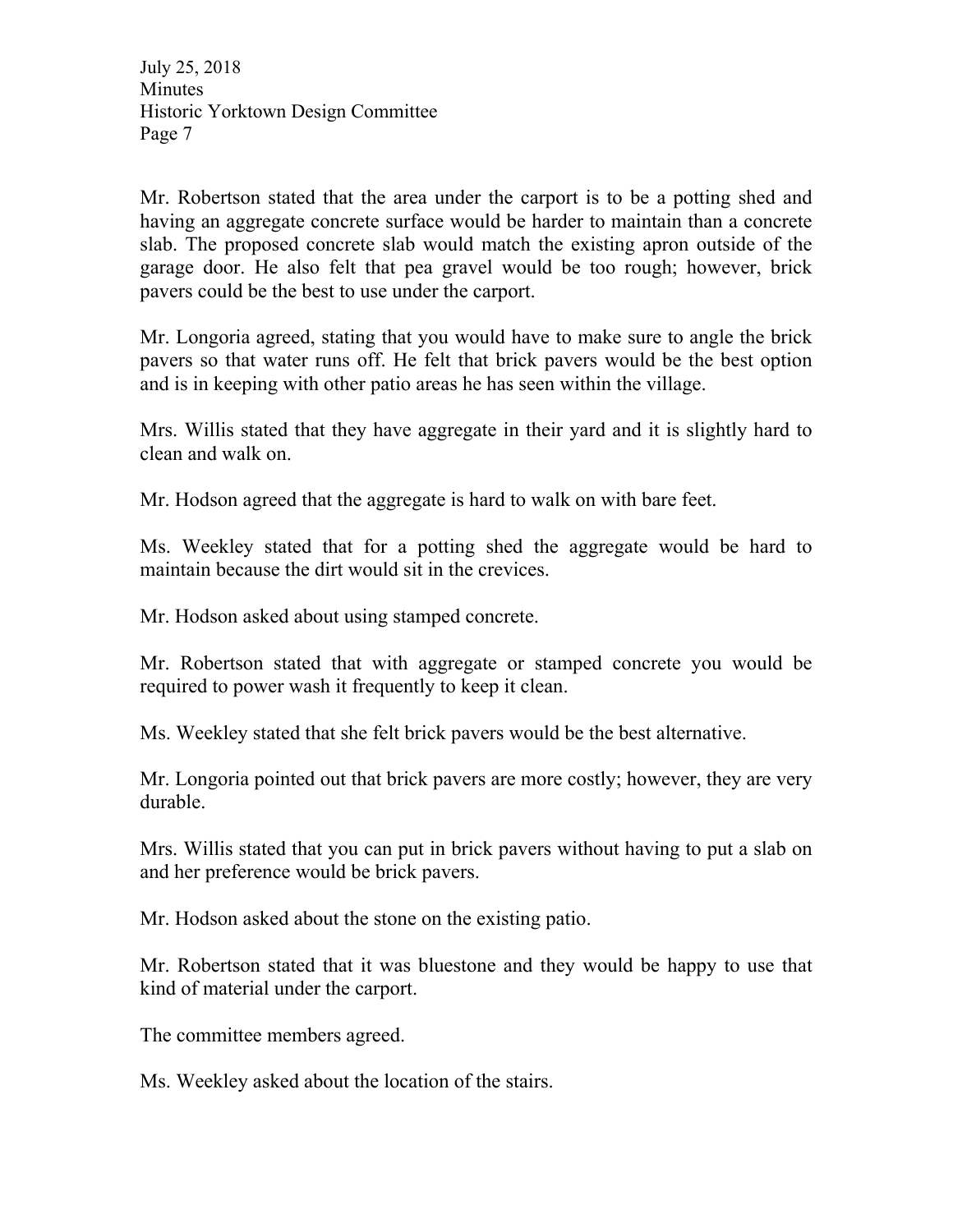Mr. Longoria stated that alternative 'A' was what the staff was recommending, which had the stairs coming out toward the rear of the house. The applicant wanted to keep the stairs to the rear, where the footings were already in place.

Mr. Robertson stated that the stairs will blend in no matter what location is chosen. They did not want to encroach on the Rice's who were the most impacted by the rear location, but they did prefer to maintain the footings.

Mr. Hodson stated that his preference would be that the stairs remain at the rear and are out of sight and not visible

Mrs. Willis agreed.

There being no further discussion Mr. Hodson moved approval of the application for the renovations to an existing single-family detached home and a detached garage at 223 Nelson Street. The proposed renovations consist of:

- Removing the existing stairs, a door, and a window on the rear side of the detached garage;
- Replacing the two existing windows on the north side of the detached garage with a new window and a new door;
- Reconstructing the stairs in the existing location;
- Constructing on the north side of the detached garage a new 93 square foot second-story deck;
- Installing a new door into the first floor of the detached garage, under the carport;
- Removing the existing chimney on the detached garage; and
- Replacing the roof shingles and repainting the principal structure and detached garage within the next 24 months.

Subject to the following conditions:

- 1. The renovation shall be constructed in accordance with the exterior features depicted on the architectural renderings keeping the stairs in the existing location and with the supplementary in-formation detailing proposed materials and colors presented with the application and received July 5, 2018.
- 2. The carport flooring shall be constructed of brown pea stone/gravel, exposed aggregate concrete, brick pavers materials, blue stone, or other blended material.